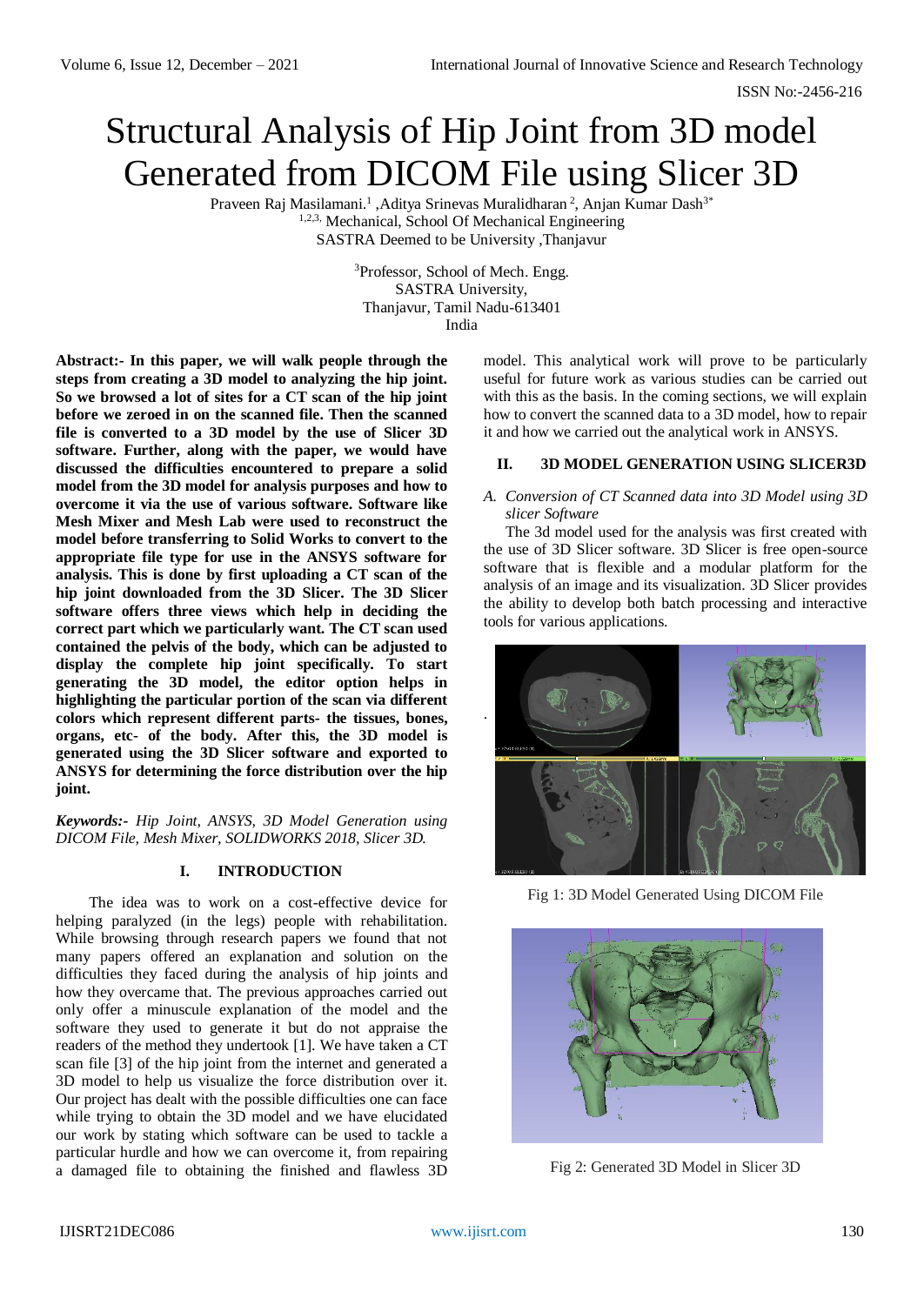#### ISSN No:-2456-216

After this, the apply button is pressed which generates the 3D model of the hip joint and is displayed on the second frame, on the right, from the top. To apply this model for analysis, an STL file version of this is required, which can be seen in the save options tab.

## **III. REPAIRING ERRORS IN 3D MODEL**

## *A. Repairing and Editing STL into a solid model*

Having seen the generation of a 3D model of hip joint using 3D Slicer, we proceed to the analysis. Before the process of analysis, there are certain criteria of the model required which will work in the ANSYS software for analysis. The model thus to be analyzed is obtained via a series of determination of errors and are rectified to obtain a flawless solid model from the 3D model. [5]

The first error that was tackled was the rough and complex surface obtained via the 3D model. [7] A rough surface during analysis has a deleterious effect on obtaining a fine outcome. To overcome this obstacle software, called MeshMixer was used.

#### *B. Repairing Errors in the 3D Model Using MeshMixer*

The MeshMixer, a free 3D modeling software, allows us to easily create and correct 3D models. It is an ideal software for creating 3D models based on the current volumes available, which are combined via easy-to**-**use tools. We imported a 3D model of the hip joint to MeshMixer.



Fig 3: Imported 3D MODEL in Mesh Mixer Software

Our research work is only on one-half of the hip joint. The 3D model also provides a complete and complex surface of the hip joint which proved to be a surplus for our work. To reduce the complexity, the hip joint was sectioned into representing only one half. Since the 3D model contains some holes and cracks, we repair it using MeshMixer. [7]



Fig 4: Sectioned STL hip joint.

The red line, visible in Fig 4. Indicates the cracks and errors in the STL files. These cracks can be removed by the remove cracks option in Mesh Mixer. After removing the holes and cracks we exported the STL file as .ply/.obj files.[10] The 3D model of the hip joint generated via the 3D Slicer is converted into an STL file for analysis purposes. For performing analysis on the hip joint we need to convert the STL file into a solid model because an STL file only contains a graphical representation of 1.

#### *C. Problems faced in converting STL file into Solid model*

The .obj file/.ply files for this study contained more than 40,000 triangular facets, which when imported directly to SolidWorks but it takes a very huge amount of time while importing it as a solid model. A solid model containing 20,000 triangular facets provides a faster working rate (as per data from the SolidWorks website), [7] thereby increasing efficiency. To reduce the complexity we used a software called MeshLab, where we can reduce the triangular facets to the required number.

## **IV. MESH GENERATION USING MESH MIXER**

## *A. Meshing the 3D Generated Model using MeshLab*

MeshLab is an open-source system for the processing and editing of 3D triangular meshes. We are provided with a set of tools for editing, cleaning, healing, inspecting, rendering, texturing, and converting meshes. It also offers features, which help in the processing of raw data produced by 3D digitization tools/devices and for preparing models for 3D printing. So we imported the model to MeshLab and reduced 40,000 triangular facets to 10,000 triangular facets. [2]



Fig 5: Imported .ply model into MeshLab contain 40,000 facets.



Fig 6: Converted .ply model in MeshLab contain 10,000 facets.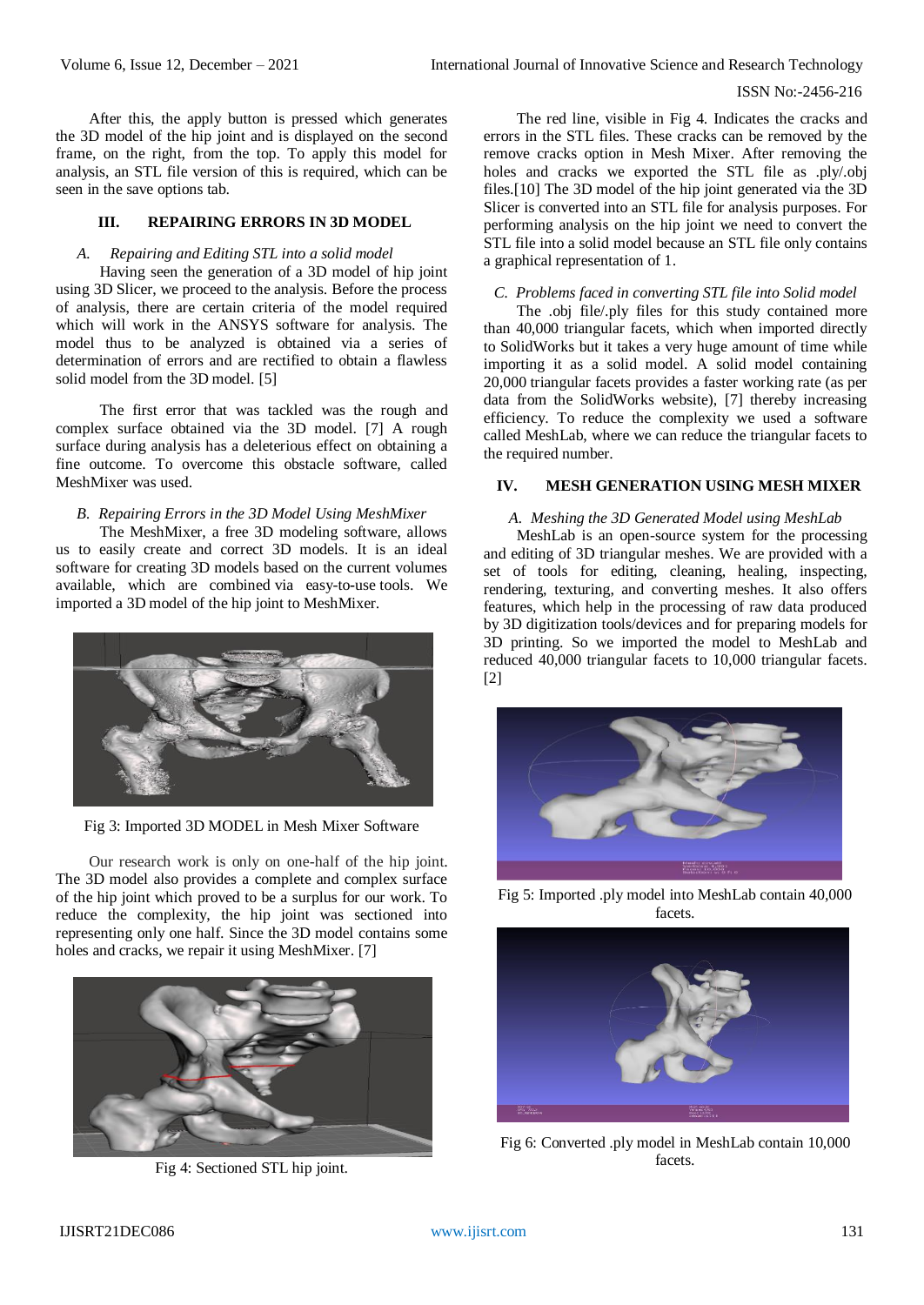## **V. CONVERTING SOLID MODEL INTO 3D MODEL**

After reducing the triangular facets we import a solid model of the hip joint into SolidWorks and export it as a . STEP/.IGES file format.



Fig 7: Cross-section of imported Hollow Model.



Fig 8: Cross section of imported Solid Model.

## **VI. SIMULATION RESULTS**

*A. Structural Analysis of Hip joint using ANSYS Workbench*

The .IGES file was imported to ANSYS for force analysis. We wanted to perform a real-time analysis, which was done by taking into account one of the materials the bone was made up of- Calcium Phosphate. [5,11,12] Its properties were referred from. Since ANSYS does not offer this material in one of its in-built list of materials, we decided to add this as new material. [8,9] This was done with the help of an option called Engineering Data under the Static Structure Tab. On selection of this option, we added Calcium Phosphate as bone and provided it with Isotropic Elasticity properties listed in the table [5,11,12]. After this, the force was applied to the femur keeping the rest of the hip joint fixed. The Equivalent Stress was obtained as the final solution, which projected the stress distributed throughout the hip joint.[6]



Fig 9: Static Structural Analysis of Hip Joint



Fig 10: Static Structural Analysis of Hip Joint

#### **VII. CONCLUSION**

In this paper, we created a new methodology to analyze hip joints using the 3D model generated using DICOM File. A lot of research and works are underway to make assistive devices for helping paralyzed people with rehabilitation. This paper can be used to generate a 3D model and feed it as input to the 3D printer and produce a 3D printed model to conduct real-time analysis. The results obtained can be used for design and find an appropriate torque to run the motor for a rehabilitation device for a paralyzed leg. Other works can include helping people understand if there is a fracture in the joint and the important parameters that were responsible for the fracture.

#### **REFERENCES**

- [1.] Blemker, S. S., & Delp, S. L. (2005). Three-Dimensional Representation of Complex Muscle Architectures and Geometries. Annals of Biomedical Engineering, 33(5), 661–673. https://doi.org/10.1007/s10439-005-1433-7
- [2.] Huiskes R, Chaos EY (1983), A survey of finite element analysis in orthopedic biomechanics: the first decade;16 (6): 385-409
- [3.] Hung-Shyoong Chen , Tsai Yau Bin and Chyouhwu Jung(2012), The Critical Dimension of Femoral for Custom –madeTotal Knee Arthoplasty by application of Gemoetric Modeling,Life Science Journal